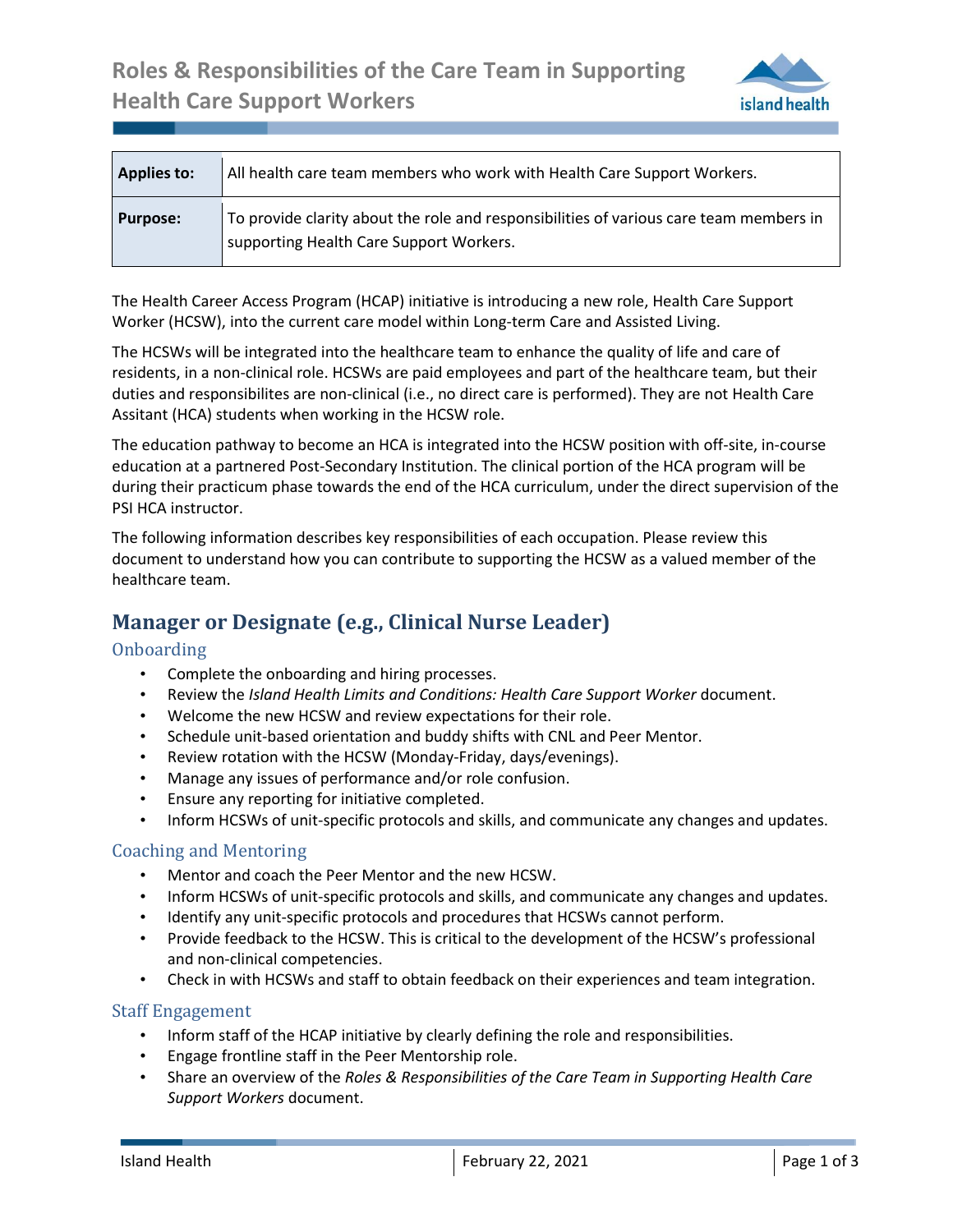

- Work with your staff to ensure that the HCSWs are supported in the work environment.
- Check in with the HCSWs and staff to obtain feedback on their experiences and team integration.
- Assist the HCSW and Peer Mentor in completing the *Health Care Aid Care Competencies* document (3-month and 1-year date), and review any goals they identify.

#### Support the Learning Culture

.

- Foster a relationship with the Post-Secondary Institution by meeting the clinical instructor(s).
- Support the CNE and Peer Mentors to foster a culture of learning, to support the initiative, new hire, and frontline staff.
- Work with the CNE and Peer Mentors/buddy to support the education pathway.
- Liaise with PSI Instructors to ensure a smooth transition, and identify any educational gaps/needs.

## **Clinical Nurse Educator**

- Develop Peer Mentor education, and educate front line staff to be mentors.
- Review mentor roles/responsibilities with Peer Mentor.
- Develop the HCSW's orientation and education, and share it with the Peer Mentors.
- Create learning plans if required, to support the new HCSW.
- Support HCSWs, during employment, in achieving their learning goals.
- Identify any unit-specific protocols and procedures that HCSW cannot perform; review the *Island Health Limits and Conditions: Health Care Support Worker* document with the Peer Mentors and the HCSW.
- Assist the HCSW and Peer Mentor in completing the *Health Care Aid Care Competencies* document (3-month and 1-year date), and review their goals they identify.

## **Buddy/Mentor**

- Attend Peer Mentor training.
- Serve as a role model by sharing your knowledge, skills and expertise.
- Maintain a positive and supportive learning environment.
- Facilitate the learning experience through guiding, directing, teaching and communicating.
- Be aware of the role of the HCSW and the facility's or community agency's policies and procedures.
- Assist the HCSW in planning and implementing non-clinical care.
- Provide immediate feedback to the HCSW, both corrective and supportive, regarding all aspects of non-clinical practice.
- Notify the Manager/Designate or CNL in the event of a crisis that involves the HCSW's personal or non-clinical practice.
- Provide feedback to the HCSW. This is critical to the development of the HCSW's professional and non-clinical competency.

## **Health Care Team**

HCSWs are fellow employees and require coaching, mentoring, role modeling, feedback, and encouragement from the team.

Serve as a role model by sharing your knowledge, skills and expertise.